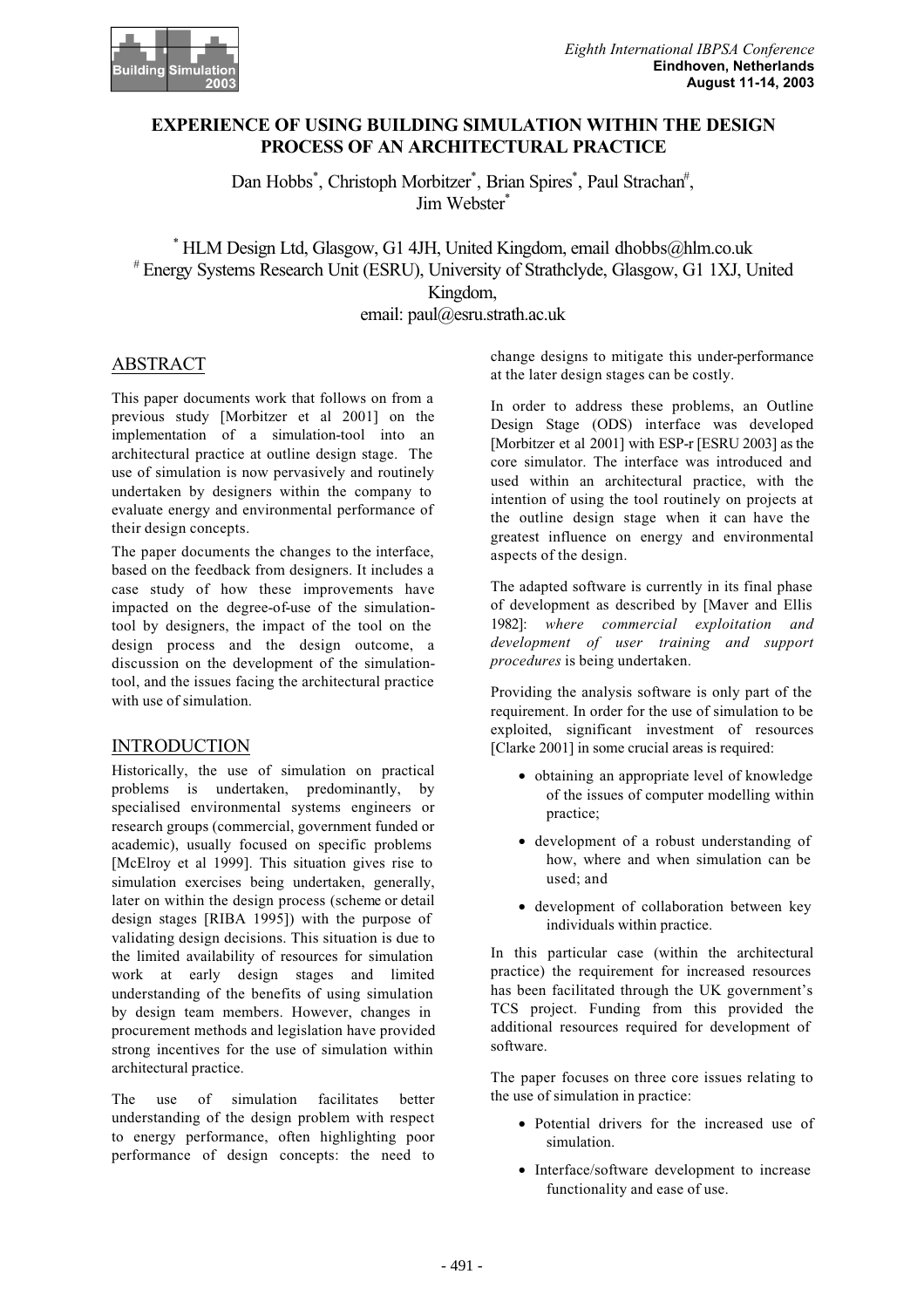• Business control for quality assurance and user training

These issues have been highlighted through practical application of the ODS Interface within an architectural practice.

The ODS Interface is a bespoke interface to an advanced simulation tool. The interface facilitates straightforward creation of the geometry model through links with the existing CAD tool within the practice and enables easy attribution of the geometry model through support databases which hold construction, operation, and control files.

Currently the software is capable of determining the annual energy consumption and thermal comfort conditions.

It is the belief within the architectural practice that significant benefits are available to clients in using simulation at the earliest design stages, predominantly in explicit evaluation and quantification of the design parameters. This improved design concept evaluation methodology is believed to facilitate better design-decision making, leading to improved design entities and an improved service to clients.

Information and knowledge increase as the project progresses. At the earliest design stages, information and knowledge pertaining to the design problem may be significantly restricted which emphasizes the importance of understanding the assumptions made within the simulation model. This requires a high level of control by management.

It has been found through the application of the ODS interface by architects within the practice that control of any simulation exercise, particularly those undertaken by non-specialists, is of vital importance in limiting the liability of the architectural practice: clients often assume that the predicted annual energy consumption for example, indicates how the actual building will perform. It is therefore necessary to highlight the assumptions made within the simulation model to demonstrate that simulation is not infallible.

The following sections of the paper discuss:

- a) the barriers to the use of simulation that have been addressed and those remaining;
- b) the issues facing the construction industry with respect to sustainability and associated legislative changes, how simulation will play a crucial role in demonstrating sustainability, and how this has been interpreted by the architectural

practice in its strategy for sustainable building design utilising simulation;

- c) changes to the interface to improve architect take-up of the software; and
- d) the issues of quality assurance and training.

# BARRIERS TO THE USE OF SIMULATION IN PRACTICE

Initially the barriers to the use of simulation were attributed to:

- complexity in creation of the simulation model;
- poor understanding of simulation by architects.

These barriers were addressed in the development of the ODS Interface and its implementation in the company.

Through the experience of using simulation within an architectural practice further barriers to its use have been identified through user surveys and feedback as:

- increased risk of liability of the architectural practice;
- unfamiliar working methods;
- lack of knowledge of energy modelling;
- perceived increase in workload.

These barriers have been addressed in the following ways:

Firstly, in the development of comprehensive management procedures to control the risks associated with architects undertaking simulation.

Secondly, in appropriate communication through training to ensure that the architects have an appropriate level of understanding to undertake simulation.

Finally, the significant barrier of the 'perceived increase in work load' has been mitigated through recent developments of the software interface to incorporate a Building Regulations Compliance checker and other additional functionality. The hypothesis was that the provision of additional functionality, specific to the way an architect works, would give an added incentive for building the geometry model to check compliance to Building Regulations. Having built the geometry model for the Building Regulations check, the attribution stage is achieved in a straightforward manner enabling energy and comfort performance results to be obtained for the design concept.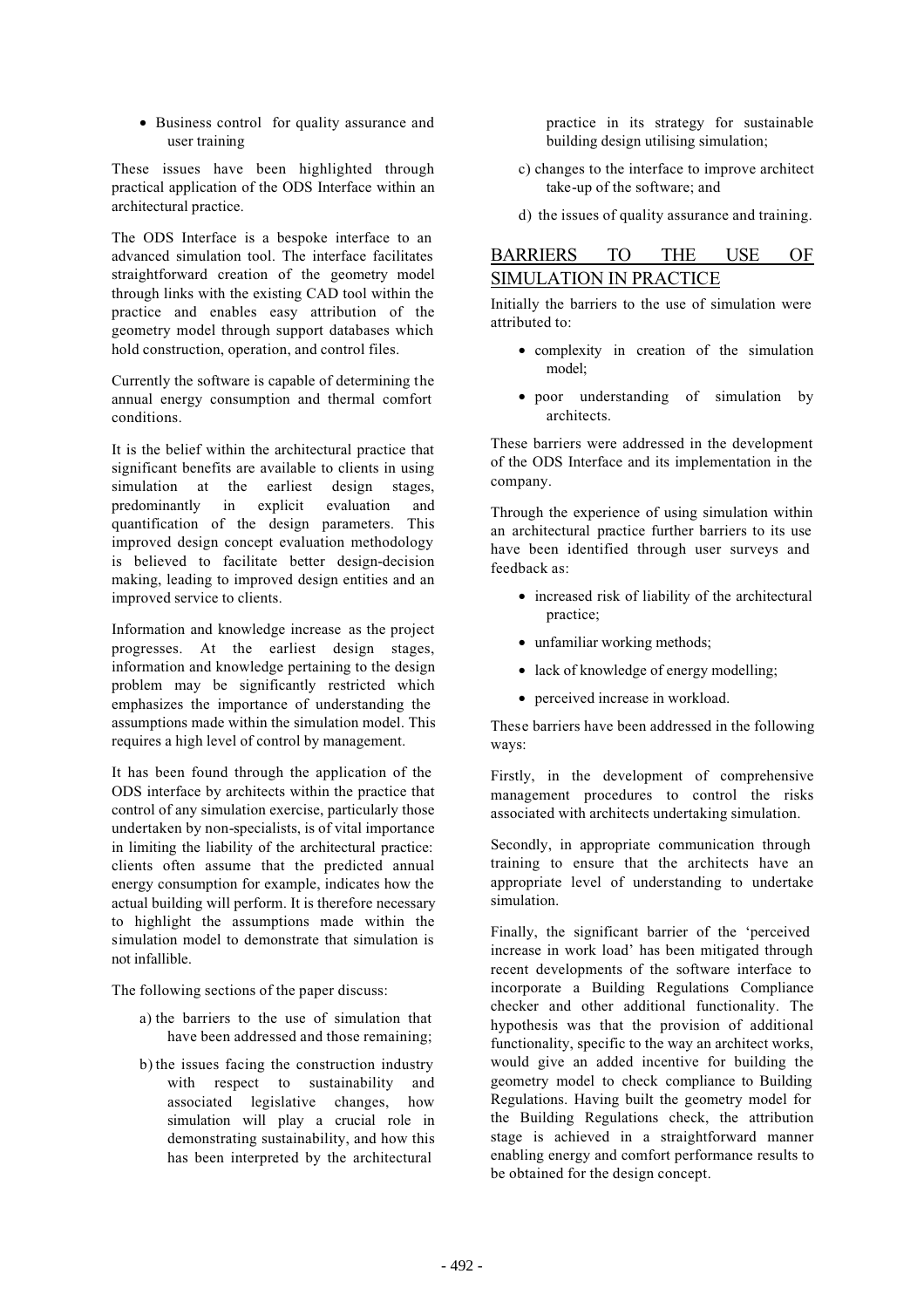Since the initial implementation phase of the ODS Interface within the architectural practice, a variety of external factors have been highlighted by the architectural practice as important drivers for increased use of simulation within the design process. These are highlighted in the following section.

# THE DRIVERS FOR INCREASED USE OF SIMULATION

Since the architectural practice first started implementing thermal simulation into its design process, there have been several developments that have resulted in increased need for its use, and also additional requirements to its capabilities.

The root of many of the drivers for increased use of simulation in practice comes from the drive for energy efficiency, and in the broader context, the drive for sustainability. The impact of sustainability on governmental policy and legislation is significant. The drivers towards sustainability include:

- o International/National/Organisational policy, such as Rio and Kyoto agreements, the UK government's *Building a better quality of life,* and the NHS Estates and Defence Estates Policies for sustainable development; [DETR 2000, NHS Estates 2001]
- o Planning policy (Local Agenda 21) this has led to changes in the Structure and Local Plans by Local Authorities;
- o Legislative changes such as the recent update to the Building Regulations in the UK and the EU Directive on energy performance of buildings [CEC 2001];
- o Changing types of procurement such as PFI/PPP (Private Finance Initiative/Public Private Partnership) where the focus is on the life cycle of the building and on improvements to public services.

The *triple-bottom line* [EEA 1997, CIRIA 2001] of sustainability or sustainable development can be seen as the integration or optimisation of social, economic, and environmental objectives in Figure 1**.**

The circles represent the domains in which the aspects of sustainable development exist. The use of simulation could help in quantification of the impact of the operational energy and the impact of the building components within the environmental domain at the building scale. It could also be useful in quantification of the degree of comfort within spaces within the societal domain.



Human Wellbeing

*Figure 1 – Triple-bottom line model of sustainability*

Changes to the UK Building Regulations Part L (Conservation of Fuel and Power)

Recently in the UK the Building Regulations Part L [DTLR 2002] have undergone significant changes. The Building Regulations in the UK now allow the designer to carry out an energy performance assessment in three different ways.

- Elemental Method
- Whole Building Method
- Carbon Emissions Method

The *Elemental Method* compliance is achieved when components of the building such as window sizes, insulation level, plant efficiencies and ventilation performance specification comply with the specification set out in the Regulations.

The *Whole-building Method* of compliance is achieved when the proposed building is simulated and its performance is compared with benchmarks.

The *Carbon Emission Calculation Method* of compliance is achieved when the proposed building is simulated and the carbon emissions are calculated and assessed against a notional building of the same size and shape as the proposed building designed to comply with the Elemental Method.

The introduction of the Whole-building Method and Carbon Emission Calculation Method is a significant change in the way the Building Regulations address energy efficiency. Firstly, they remove the design restrictions that the Elemental Method imposes on the design, such as the construction used or window sizes. Secondly, the methods embrace all the energy consumers in the building. This allows a trade-off approach between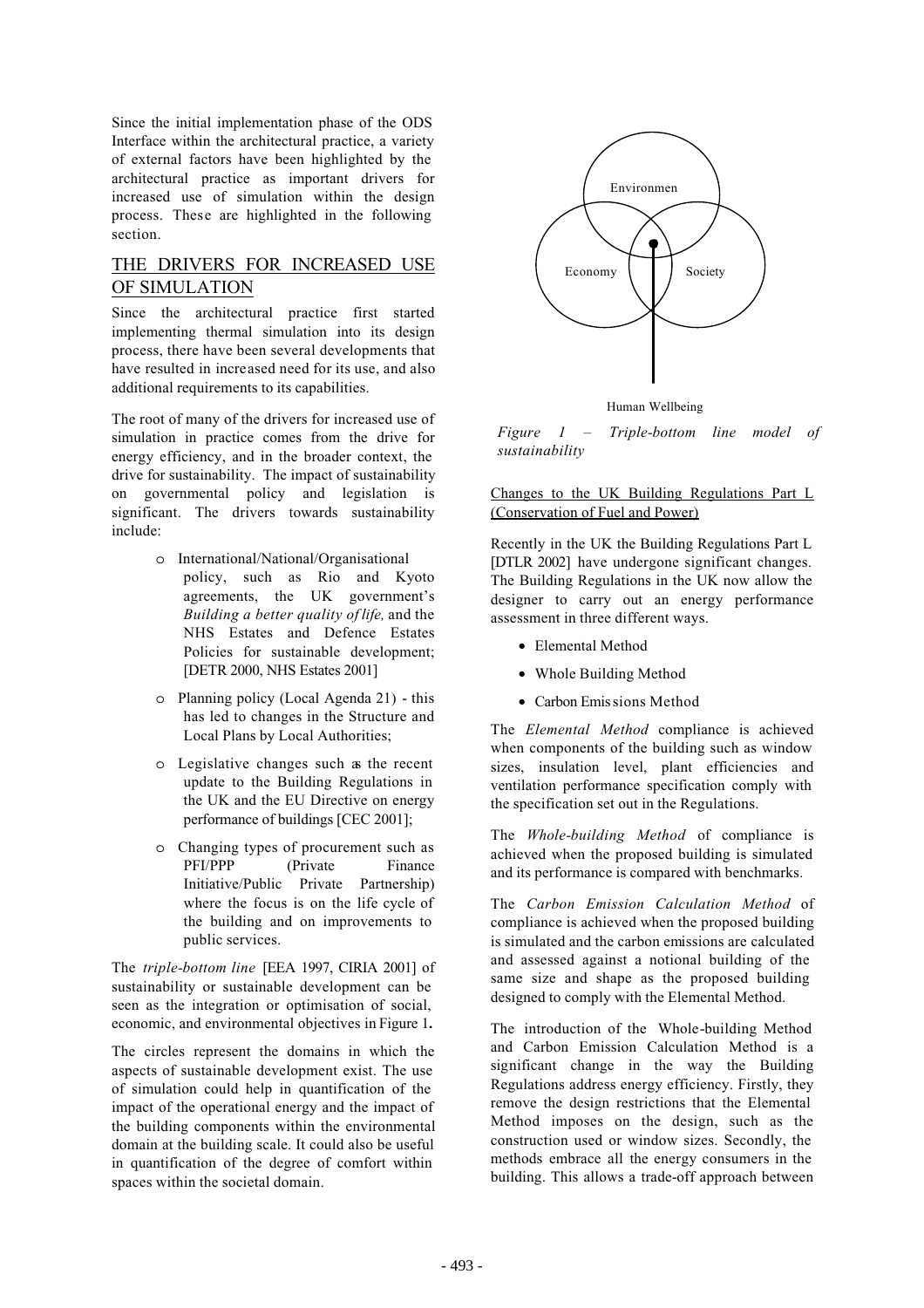different energy consumers, hence further increasing the flexibility of the designer (e.g. lighting energy consumption vs. heating energy consumption). This trade-off also includes an assessment of the energy type used (hence the use of electricity rather than gas as an energy source would be penalised).

The case study described later highlights the use of simulation to assess compliance to the new building regulations of a building that fails to achieve compliance when using the Elemental method.

The European Directive on the energy performance of buildings

The European Directive on energy performance of buildings is likely to be a significant driver towards the increased use of simulation in two main ways:

- In the establishment of a general framework for calculating the integrated building performance:
- The certification of buildings means that new building performance will need to be evaluated and guarantees given that the predicted and actual performance of the building will be the same within an acceptable boundary. The most sensible way of achieving this would be in the use of integrated simulation.

The directive's main objective is stated as:

*The basic objective underlying this draft Directive is to promote the improvement of the energy performance of buildings within the EU, ensuring in so far as possible that only such measures are the most cost-effective are undertaken.*

Although this objective doesn't explicitly indicate how costs are determined, it remains to be seen whether only energy costs are considered or whether other considerations of the triple-bottom line approach are included in the accounting procedure.

#### Changing Procurement Routes

Under PFI/PPP procurement methods employed by the UK government there usually exists a situation where the occupier of the building pays for the energy use of that building, and therefore a reduction in energy consumption is a tangible benefit. This may not be the case in the situation of speculative building development facilitated through more traditional procurement routes (e.g. Design and Build). In this situation the focus is more likely to on the minimisation of the capital cost of the development. Energy savings may not be perceived as important in this situation as the

developer will not be responsible for the energy cost. Admittedly, reduced running costs may enhance the chances of leasing any speculatively developed space; however, there exists no framework, as yet, for demonstrating energy performance to potential tenants/buyers. [Hobbs 2003].

Currently the ODS Interface enables quantification of annual energy consumption and comfort conditions. The architectural practice is focused on developing the evaluation capabilities of the software to increase the use of the tool in practice in direct response to the external drivers.

The following section describes the framework for enhancements to the ODS Interface to improve degree of use, to respond to the external drivers and to ensure that the associated risks of using simulation are kept to minimum within the architectural practice.

# DEVELOPMENT OF A SUSTAINABLE DESIGN ENVIRONMENT (SDE)

[Clarke 2001] introduced the concept of the Computer Supported Design Environment (CSDE), as a way in which the use of simulation could be developed to aid in the design process. To address the long-term requirements of the architectural practice, a framework (Figure 2.) for such an environment has been constructed in order to guide the gradual change in design approach to incorporate explicit design concept evaluation, facilitated to provide *feedback on all aspects of performance and cost in terms meaningful to the designer.* [Clarke 2001]

It is believed this approach within the practice will aid in the production of sustainable design outcomes, by allowing designers to quantify their design decisions with respect to sustainability at the pre-design and concept design stages, where the impact of the design-decisions is greatest.

The Sustainable Design Environment includes:

- Qualitative Sustainability Assessments [BREEAM 2003, LEED 2003, SEAM 1996]
- Window Designer (daylight level calculator)
- Thermal analysis for thermal comfort and energy consumption.
- Environmental Impact Assessment (Life Cycle Analysis tool)
- Whole Life Costing Tool
- **•** QA/Training Material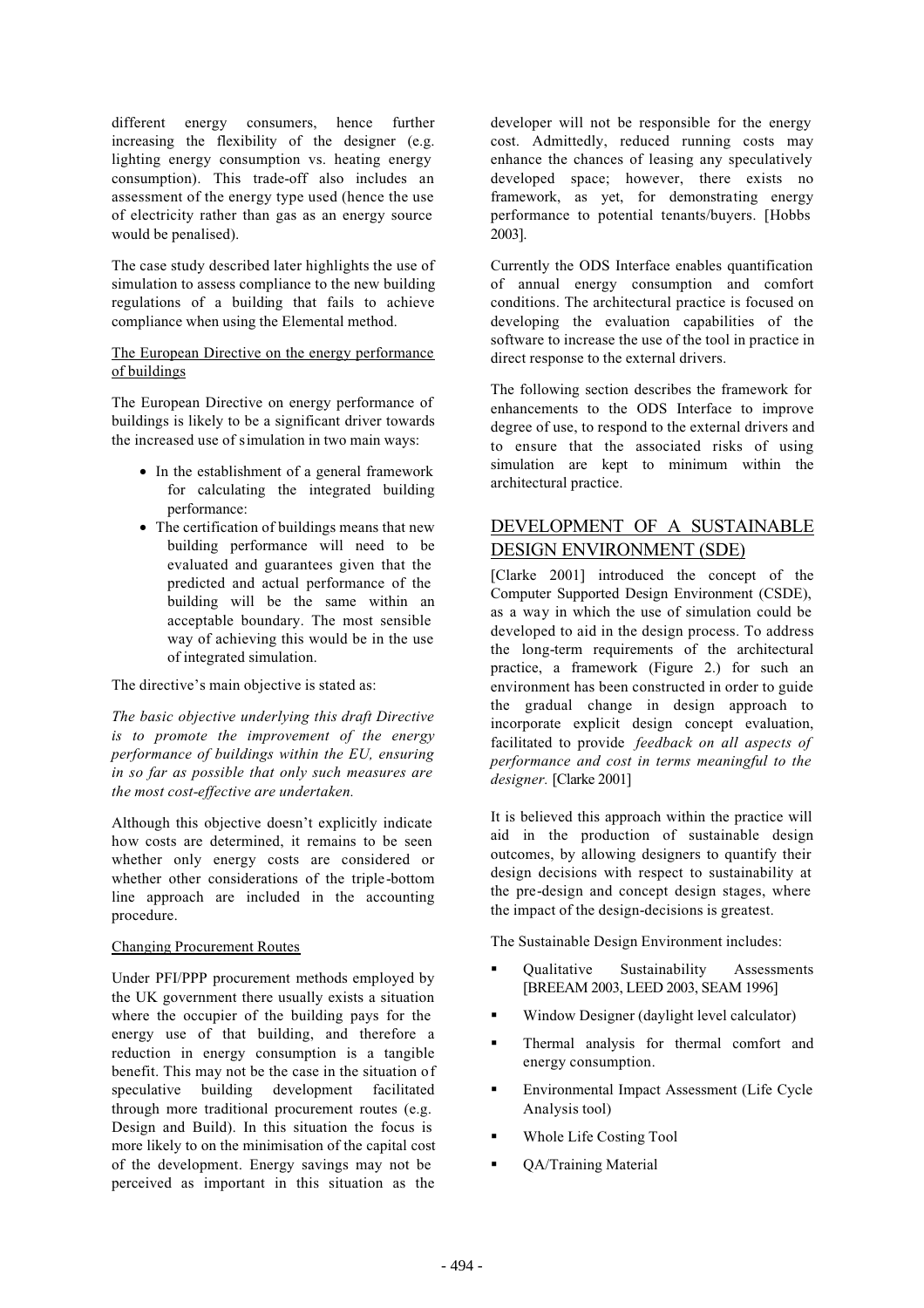

*Figure 2 – Sustainable Design Environment*

## INTERFACE DEVELOPMENTS

The ODS interface described in [Morbitzer et al 2001] has been developed in a number of ways to extend capabilities and embed it within the framework described in the previous section.

The developments that have been achieved so far to the interface are as follows:

- Window Designer (daylight level calculator)
- Building Regulations compliance checker
- Operations and control specifier

The developments to the support databases are underway to include cost and environmental impact fields. The qualitative sustainability assessment tools are still to be incorporated along with the value management tool.

Probably the most significant adaptation to date is the Building Regulations compliance checker that has enabled designers to check compliance of their design concepts early within the design process and enabled them to change things when compliance was not achieved.

### QA AND TRAINING

The use of simulation by architects within the design process requires a level of control for a

variety of reasons. This has led to the development of management procedures in order to:

- Provide a checking mechanism as to whether or not a simulation exercise is necessary – a simulation exercise should only be carried out if it provides an answer to a design consideration that cannot be answered in an easier and quicker way (e.g. by contacting a building services engineer).
- Ensure that financial and human resources required for the exercise are available.
- Agree deadlines that can be met by all parties and provide performance predictions in the time frame required by the design team.
- Ensure that either an external or internal party approves data used for the model creation and that data sources (as well as the person(s) who approved the data) are documented.
- Ensure that verification and validation of the simulation model are applied.
- Ensure that performance predictions are reported in an understandable way and that the report with the performance predictions explains the basis on which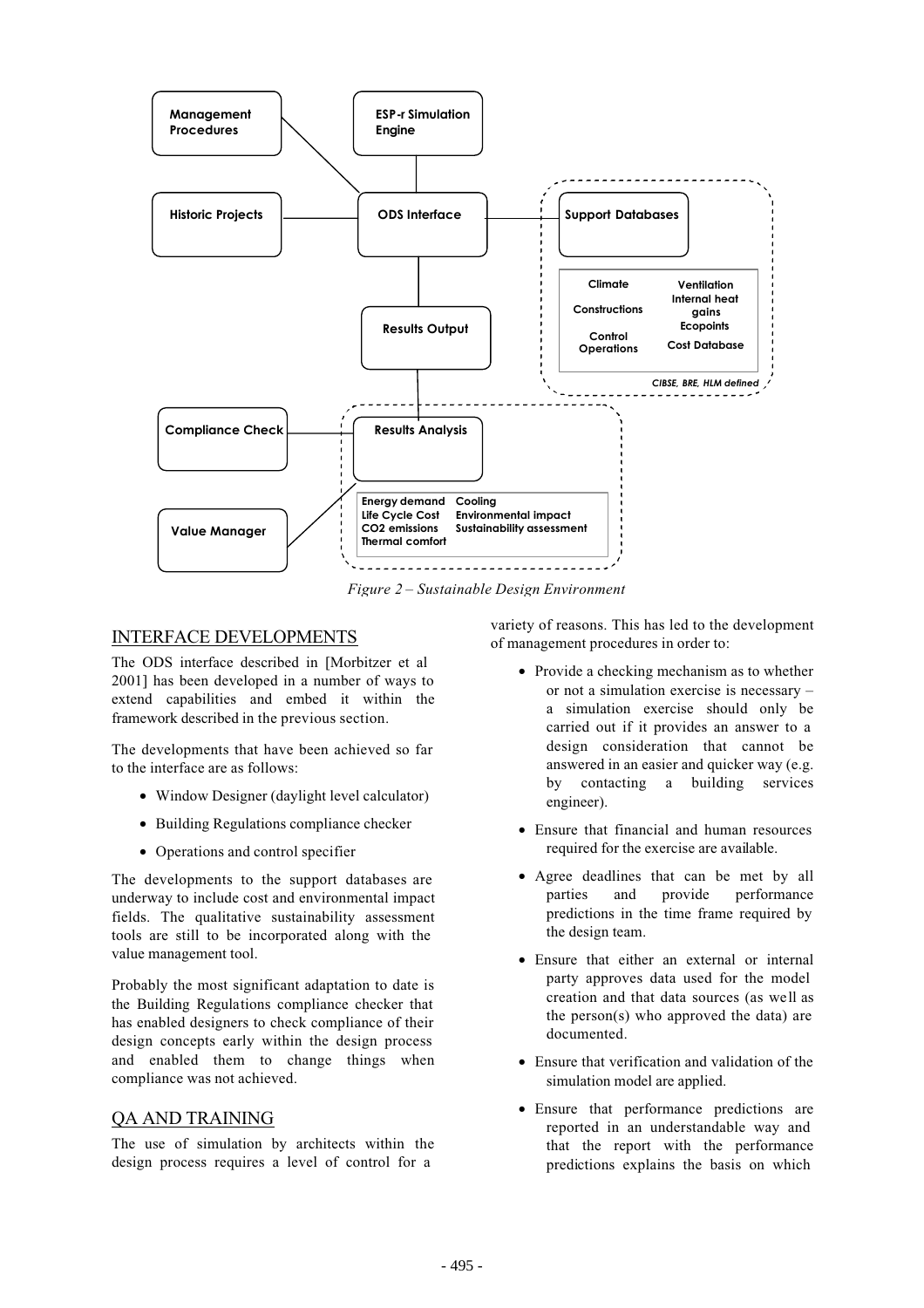they were produced (e.g. input data used, model accuracy applied).

These procedures have been developed to limit the risks associated with using simulation by architects at early design stages.

The procurement and design processes are complex processes involving varied and often disparate individuals/organisations. The information available at the early design stages is limited and therefore contains a significant degree of uncertainty; the procedures limit the effects of that uncertainty.

QA checks of the simulation model form a vital part of every simulation exercise to ensure that the information produced is reliable. Performance predictions need to correspond to the actual behaviour of the building. This check should be carried out as a combined verification and validation exercise. Verification and validation is defined as follows [Robinson 1994]:

*Verification*: ensuring that the designer is solving the *problem correctly*. This deals with the accuracy of transforming a problem formulation into a model.

*Validation*: ensuring that the designer is solving the *correct problem*. This deals with the model behaving with satisfactory accuracy consistent with the study objectives.

Generally the use of management procedures can slow down the speed with which a simulation model is created (additional work required to fulfil the tasks involved, waiting for response from person carrying out a QA check), but it has to be ensured that they are always applied. One way to ensure this is by linking them to the simulation tool (management procedures open up automatically in a text document when a designer starts the simulation interface). This feature is currently under development for the ODS Interface.

The situation where simulations are routinely undertaken by non-specialists will occur only with substantial training being implemented: an appropriate level of training of the architect carrying out a simulation exercise is required to ensure the efficient use of the tool and the creation of an appropriate simulation model. From experience with architects within the company, it was found that basic training in the operation of the CAD tool for the specification of a model geometry as well as the model attribution in the ODS can be carried out within a day. Training is currently carried out by inhouse training, support during project work as well as through an extensive user manual.

## CASE STUDY

A case study is given to demonstrate how the adapted ODS interface has been used in early stage design by architects. The interface has been used on many projects ranging from prison and hospital design to commercial and residential building design. The example given here focuses on how it has been used to check compliance against the new UK building regulations and reflects the impact of the QA procedures developed.

The case study describes a simulation exercise that assessed whether or not a proposed building design could achieve compliance under the Carbon Emission Calculation Method of the British Building Regulations Part L.

#### *Simulation model*

The simulated building comprised 13 floors. The bottom floor was used as a retail area. The floor above was used as the lobby of the building. On top of this were 11 floors that were used as office spaces. Each floor comprises of an occupied space with a height of 2.75m and a void space 1.1 m high. For the model representing the proposed building the glazing area of the occupied space was specified as 90% and for the notional building as 61.1% (equivalent to 40% overall façade area). The windows in the proposed building were attributed as double-glazing, in the notional building as glass with a U-value of 2.2  $W/m^2K$  (required by the Building Regulations). Fresh air was supplied at 16 l/s per person, assuming a 50% heat recovery. Internal heat gains were specified as typical for an office building [CIBSE 1998].

#### *Results*

The study was carried out in two steps. First the building was simulated with the ODS Interface to determine the heating and cooling energy requirements as seen by the building plant as well as the required capacities. Table 1 shows this data for the notional and the proposed building design.

It can be seen that the notional building has a lower heating energy consumption than the proposed building but a higher cooling energy consumption. This was a surprising finding because it was initially assumed that the higher solar gains caused by the larger glazing areas of the proposed building would result in higher cooling energy consumption.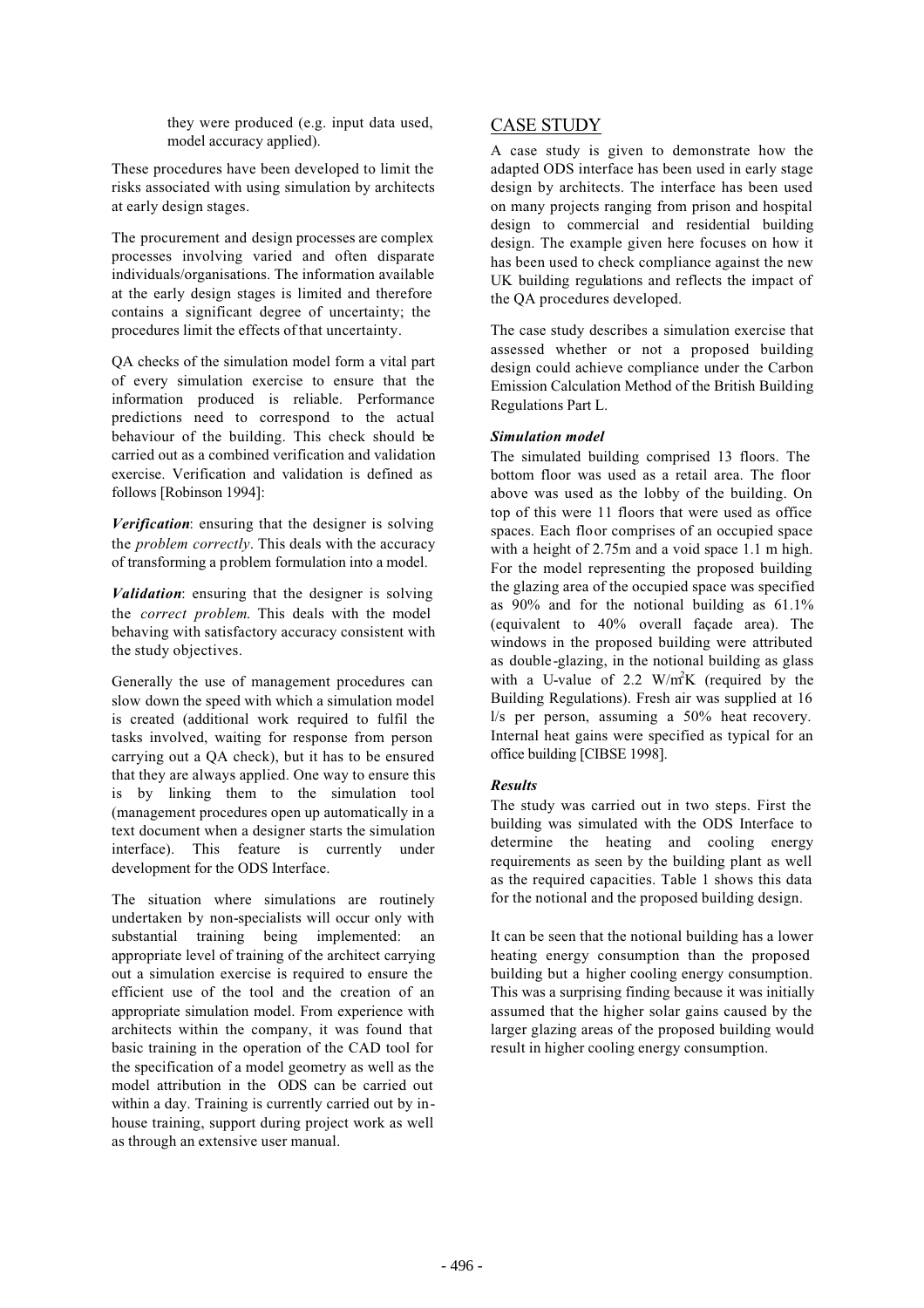*Table 1: Heating and cooling energy requirement as seen by the building plant and required plant capacities*

|                                                            | <b>Notional</b><br><b>Building</b> | <b>Proposed</b><br><b>Building</b> |
|------------------------------------------------------------|------------------------------------|------------------------------------|
| <b>Heating Energy</b><br>Consumption [ $kWh/m2a$ ]         | 7.5                                | 11.1                               |
| Cooling Energy<br>Consumption [kWh/m <sup>2</sup> a]       | 63.2                               | 60.5                               |
| <b>Heating Capacity</b><br>$\lceil \mathrm{kW/m}^2 \rceil$ | 30.5                               | 35.5                               |
| Cooling Capacity<br>$\lceil \mathrm{kW/m}^2 \rceil$        | 61.8                               | 70                                 |

Figure 3 displays a first finding from this analysis. The graph displays the heating and cooling loads in the zones on the level that was simulated as representative for most of the office spaces within the building. It can be seen the building has a significant cooling load throughout the year, whereas the heating load is generally low. The glazed areas with their lower thermal resistance are an important heat flow path. In this particular case the large glazing area therefore reduced the cooling load of the building. This finding was also confirmed by a detailed analysis of the energy breakdowns that occur in the different zones during various climatic conditions.



*Figure 3: Heating and cooling loads in selected office spaces (perimeter and core location) of the proposed building over an annual period*

Although the building envelope did not negatively influence the energy performance of the proposed building the notional building still had marginally lower energy consumption. This was a result of the plant system that was specified for this particular building (See Table 2). In consequence the proposed building failed to achieve compliance through the carbon emissions method. However, the building achieved compliance through the *Whole-building Method* because its overall carbon emissions were lower than the benchmarks specified in the Building Regulations.

|  |                                       | Table 2: Annual delivered energy consumption |
|--|---------------------------------------|----------------------------------------------|
|  | $(kWh/m^2a)$ and capacity $(kWh/m^2)$ |                                              |

| <b>Building</b><br>type | Heat-<br>ing | Hot<br>water   | Cool-<br>ing | Auxiliary<br>plant | ACMV <sup>1</sup><br>fans | Lighting | Office<br>equipment<br>small<br>power) | Total |
|-------------------------|--------------|----------------|--------------|--------------------|---------------------------|----------|----------------------------------------|-------|
| Notional                |              | $\overline{4}$ | 33           | 11                 | 47                        | 43       | 30                                     | 176   |
| Proposed                | 11           | $\overline{4}$ | 38           | 38                 | 60                        | 39       | 30                                     | 220   |

#### *Discussion of case study*

The case study showed how the integration of simulation into an early building design stage resulted in a more informed decision process. It was shown that for this particular building large glazing areas did not cause higher energy consumption than a notional building with smaller glazing areas. This was a finding that contradicts best practice advice as well as the design approach that the Building Regulations try to encourage with the elemental method. Using simulation thus informed the designer that in this particular case it is possible to make the preferred aesthetic design choice and still comply with the Building Regulations.

### **CONCLUSIONS**

- Policy for Sustainability, Changing Legislation (UK Building Regulations, EU Directive on the performance of buildings), and use of the PFI/PPP procurement route is likely to increase the use of simulation within the construction industry.
- It is important to have appropriate control of any simulation exercise undertaken in practice, particularly by non-specialists.
- Quantification of the design parameters is an important aspect: simulation is utilised to facilitate this quantification within practice in order to improve design-decision making.
- The adoption of comprehensive Quality Assurance has reduced the risks associated with the use of simulation in practice.
- Training has improved understanding within the architectural practice of when and how the use of simulation should be undertaken

<sup>1.</sup> Air Conditioning and Mechanical Ventilation